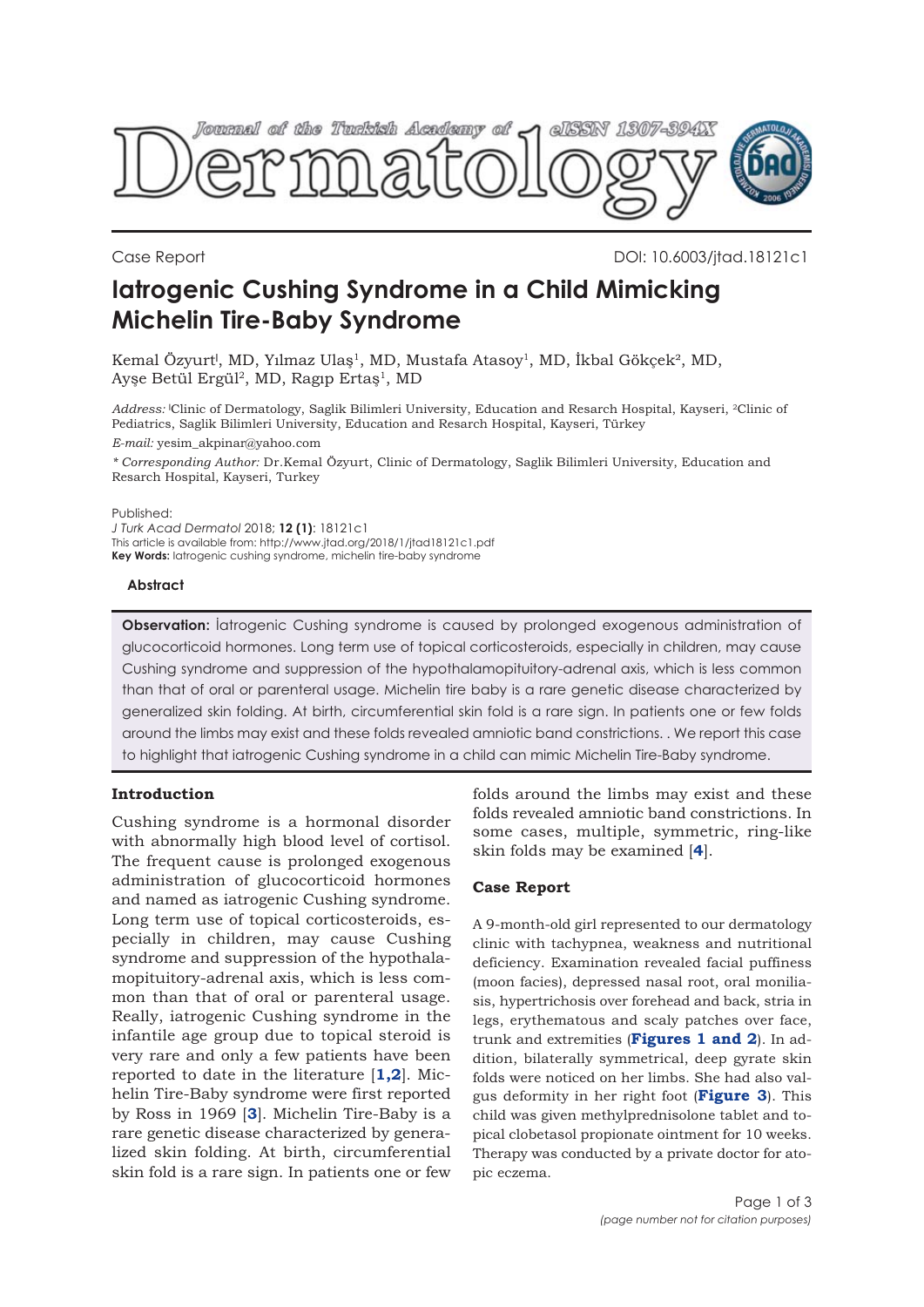<span id="page-1-0"></span>*J Turk Acad Dermato*l 2018; **12(1)**: 18121c1. http://www.jtad.org/2018/1/jtad18121c1.pdf



**Figure 1.** Facial puffiness (moon facies), depressed nasal root, oral moniliasis, hypertrichosis over forehead and back

For differential diagnosis; immunodeficiency statuses, metabolic disorders were searched. Facial dimorphisms, hypertrichosis and deep gyrate skin folds gave rise to thought Michelin Tire Baby Syndrome. However, laboratory features of iatrogenic Cushing syndrome with critical adrenal suppression were observed. Serum cortisol at presentation was 1,9ug/dl. Also, rickets was diagnosed, with radiography of bones, low vitamin and high levels parathormone. She administered to the Pediatric Intensive Care Unit with diagnosis of pneumonia.

### **Discussion**

Systemic adverse effects of topical corticosteroids including Cushing syndrome and hypothalamic-pituitary-adrenal axis suppression is less common than oral or parenteral usage of corticosteroids. A review [**[2](#page-2-0)**], investigated 43 cases with iatrogenic Cushing syndrome from very potent topical steroid usage (clobetasol) in children and adult. In 22 cases of children included mostly infants with diaper dermati-



**Figure 3.** Valgus deformity in the right foot



**Figure 2.** Erythematous and scaly patches over face, trunk and extremities

tis. Adult group consisted of 21 cases, the most common disease was psoriasis for long term usage of topical steroids. In our case, the purpose was to treat atopic dermatitis in a 9 months-old girl. The duration of disease was about six months and quick developing Cushing syndrome may be related with both top ical and systemic corticosteroid administration.

In our patient, we examined bilaterally symmetrical, deep gyrate skin folds on her arms. Together with some distinct features like, valgus deformity and facial dimorphism we thought Michelin Tire Baby Syndrome in differential diagnosis. However, laboratory features and medical history revealed Cushing syndrome. Michelin tire baby syndrome may present multiple facial dimorphisms consisted of low set ears, hypoplasia of teeth and mandible, cleft lip, cleft palate, bilateral epicanthic folds. Also, systemic anomalies such as developmental delay, seizures, congenital heart disease, and undescended testis with abnormal histology, have been reported in different studies [**[4-5](#page-2-0)**].

We report this case as to attract attention to the iatrogenic Cushing syndrome in a very young child. Also to remember the mimicking clinical features of Michelin Tire Baby syndrome as a very rare syndrome.

## **References**

1. Tiwari A, Goel M, Pal P, Gohiya P. Topical-steroid-induced iatrogenic Cushing syndrome in the pediatric age group: A rare case report. Indian J Endocrinol Metab 2013; 17: 257-258. PMID: 24251179